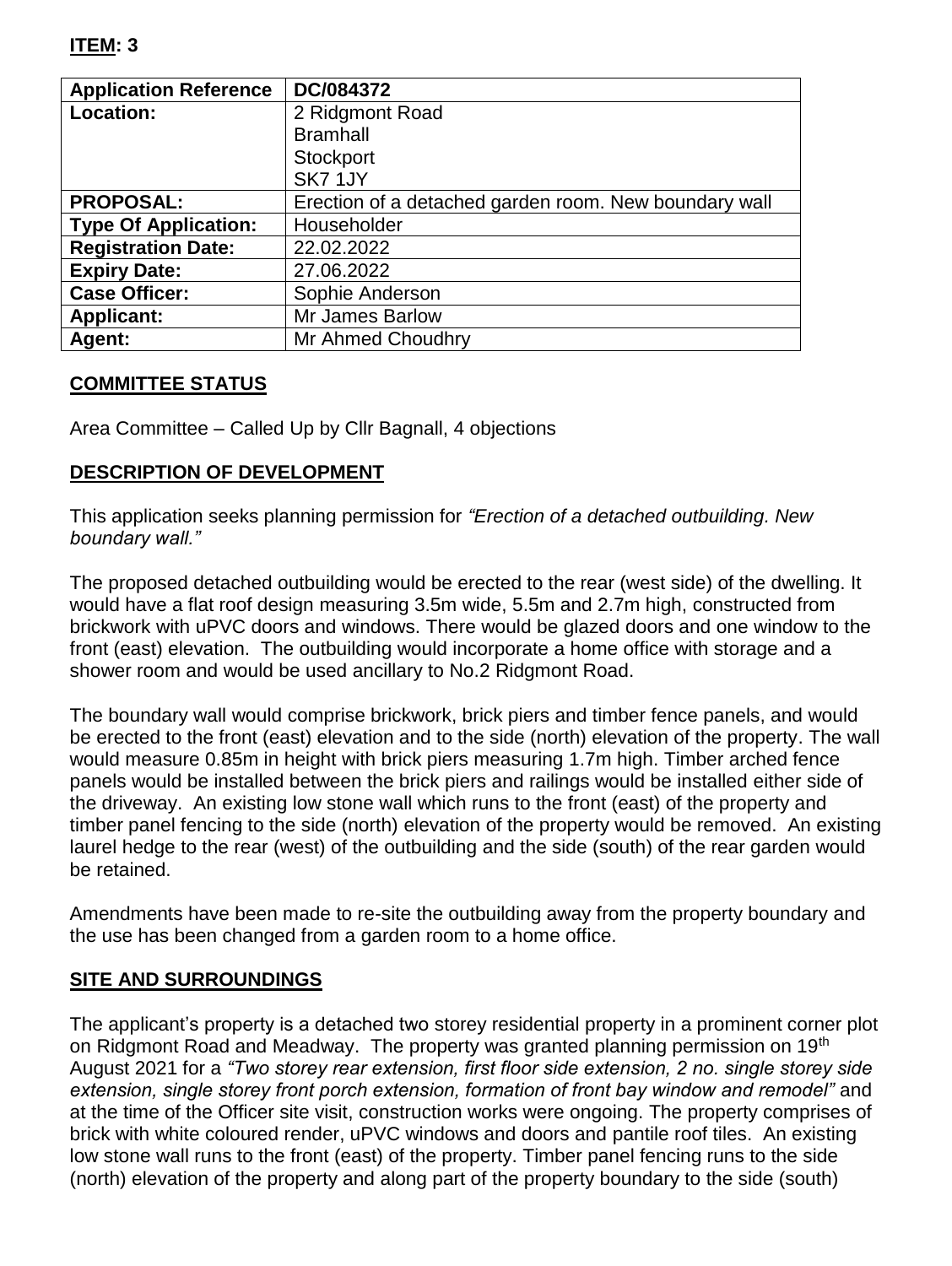elevation. The rear garden is enclosed by a laurel hedge to the rear (west) and side (south) elevation. Vehicular access is gained from Ridgmont Road and there is parking for two vehicles away from the highway. The site is fairly level with no significant change in the gradient. The immediate neighbouring properties are mostly detached brick built properties.

## **POLICY BACKGROUND**

Section 38(6) of the Planning and Compulsory Purchase Act 2004 ("PCPA 2004") requires that planning applications be determined in accordance with the development plan unless material considerations indicate otherwise.

### **The Development Plan includes-**

- Policies set out in the Stockport Unitary Development Plan Review adopted 31<sup>st</sup> May 2006 which have been saved by direction under paragraph 1(3) of Schedule 8 to the Planning and Compulsory Purchase Act 2004; &
- Policies set out in the Stockport Local Development Framework Core Strategy Development Plan Document adopted 17th March 2011.

### **Saved policies of the SUDP Review**

CDH 1.8: RESIDENTIAL EXTENSIONS, states that the Council will grant permission for an extension provided that the proposal, amongst other issues, does not cause damage to the amenity of neighbouring properties by reason of overlooking, overshadowing, visual intrusion or loss of privacy.

### **LDF Core Strategy/Development Management policies**

SD-2: MAKING IMPROVEMENTS TO EXISTING DWELLINGS requests that applicants undertaking extensions to residential properties should take reasonable steps, where possible and practical, to improve the energy performance of the existing dwelling.

SIE-1: Quality Places, states that specific account should be had of a number of issues, including provision, maintenance and enhancement of satisfactory levels of privacy and amenity for future, existing and neighbouring users and residents.

## **Supplementary Planning Guidance**

Supplementary Planning Guidance does not form part of the Statutory Development Plan; nevertheless, it does provide non-statutory Council approved guidance that is a material consideration when determining planning applications.

'Extensions and Alterations to Dwellings' Supplementary Planning Document (adopted in February 2011) states that the issue of design is a highly important factor when the Council assessed proposals for extensions and alterations to a dwelling. The Council require all development to be designed to a high standard in order that it makes a positive contribution to the provision of an attractive built environment.

### **National Planning Policy Framework**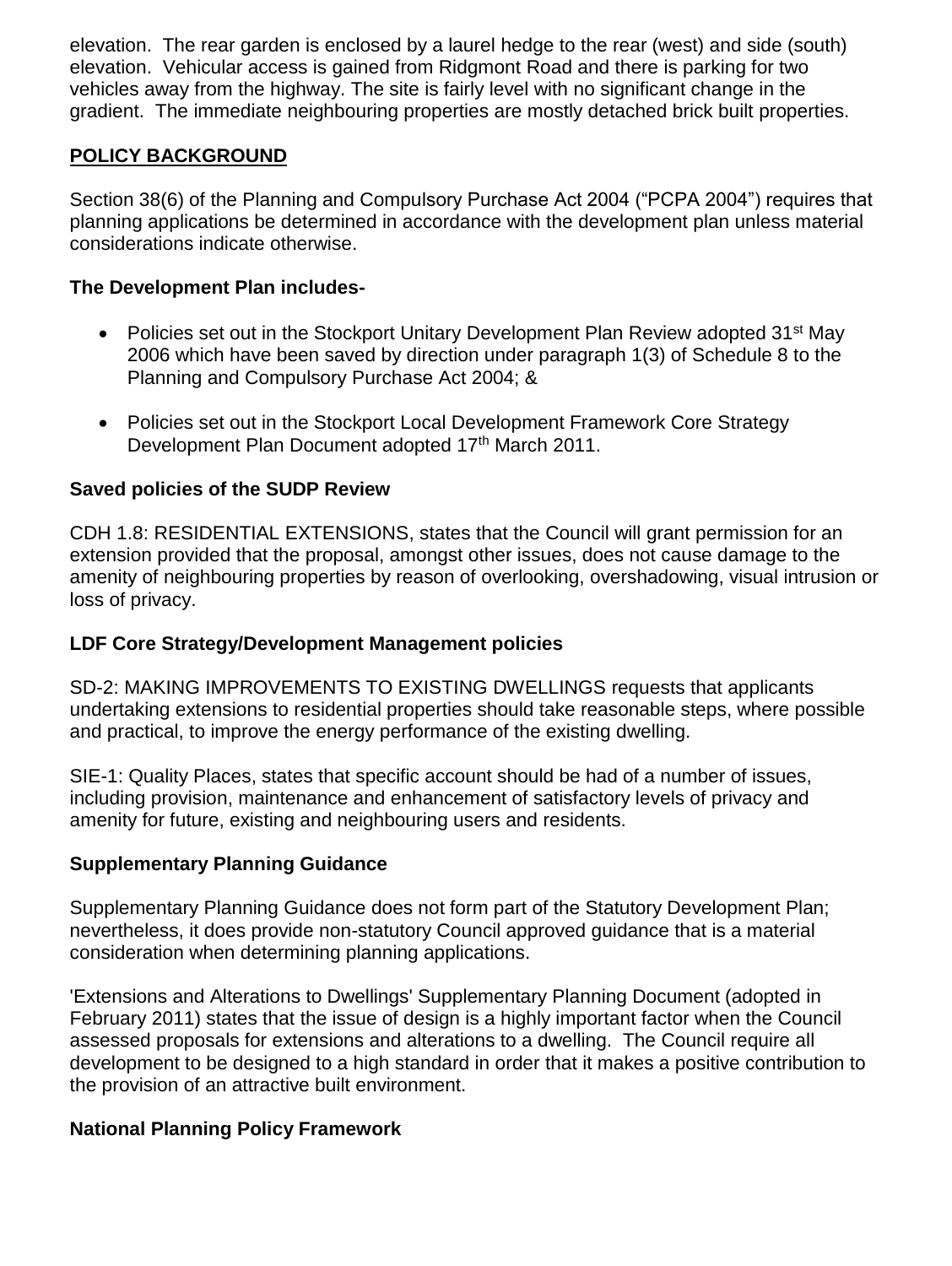A Revised National Planning Policy Framework (NPPF) issued by the Secretary of State for Housing, Communities and Local Government (MHCLG) on 20<sup>th</sup> July 2021 replaced the previous revisions. The NPPF has not altered the fundamental legal requirement under Section 38(6) of the Planning and Compulsory Purchase Act 2004 that decisions must be made in accordance with the Development Plan unless material considerations (such as the NPPF) indicate otherwise.

N.B. In respect of decision-taking the revised NPPF constitutes a "material consideration".

Para.1 *"The National Planning Policy Framework sets out the Government's planning policies for England and how these should be applied. It provides a framework within which locallyprepared plans for housing and other development can be produced"*

Para.2 "*Planning law requires that applications for planning permission be determined in accordance with the development plan, unless material considerations indicate otherwise".*

Para.7 *"The purpose of the planning system is to contribute to the achievement of sustainable development. At a very high level, the objective of sustainable development can be summarised as meeting the needs of the present without compromising the ability of future generations to meet their own needs. At a similarly high level, members of the United Nations – including the United Kingdom – have agreed to pursue the 17 Global Goals for Sustainable Development in the period to 2030. These address social progress, economic well-being and environmental protection".*

Para.8 "*Achieving sustainable development means that the planning system has three overarching objectives, which are interdependent and need to be pursued in mutually supportive ways (so that opportunities can be taken to secure net gains across each of the different objectives):*

- *a) an economic objective*
- *b) a social objective*
- *c) an environmental objective"*

Para.11 "*Plans and decisions should apply a presumption in favour of sustainable development.*

*For decision-taking this means:*

*c) approving development proposals that accord with an up-to-date development plan without delay; or*

*d) where there are no relevant development plan policies, or the policies which are most important for determining the application are out-of-date, granting permission unless:*

*i. the application of policies in this Framework that protect areas or assets of particular importance provides a clear reason for refusing the development proposed; or*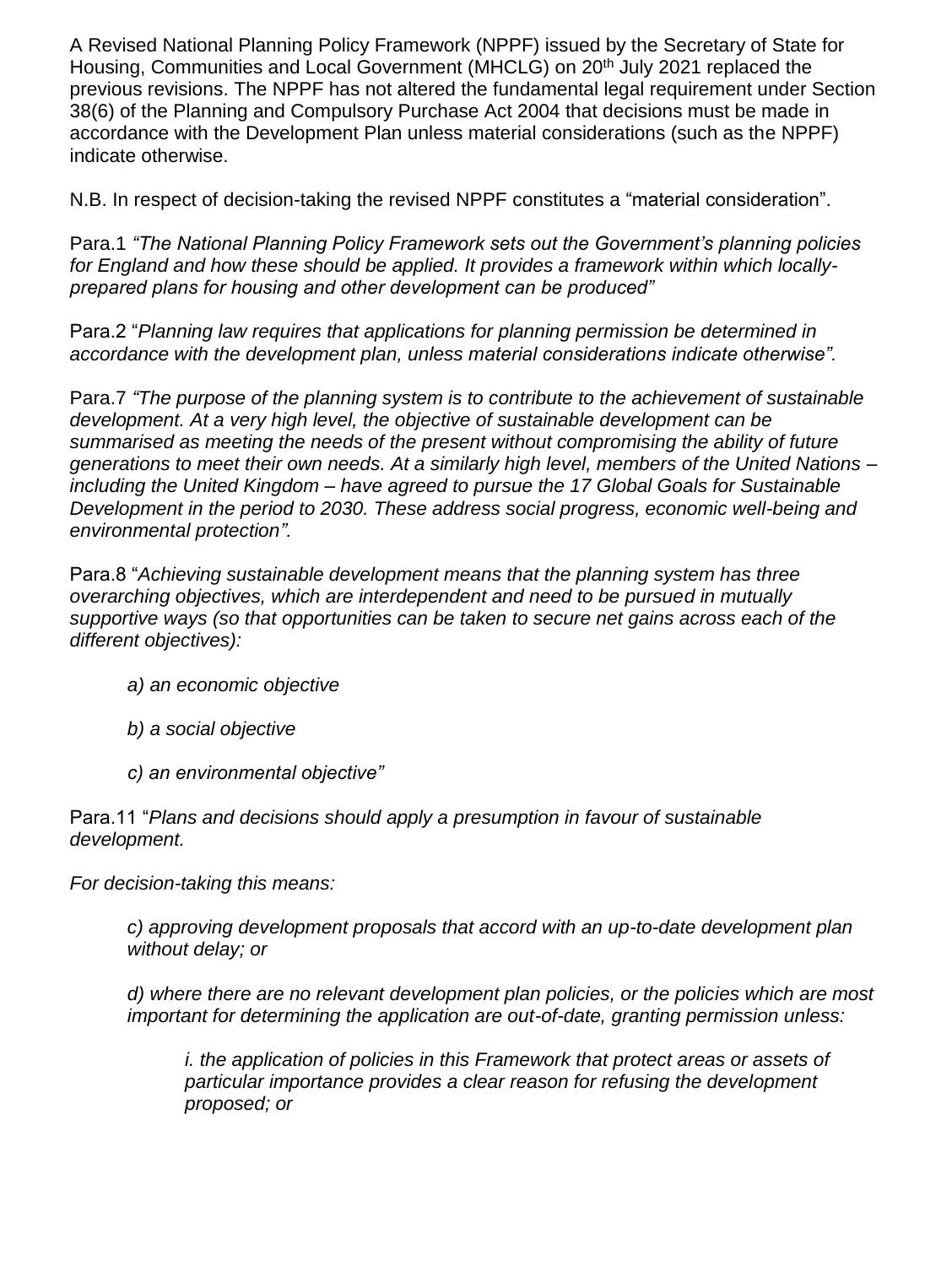*ii. any adverse impacts of doing so would significantly and demonstrably outweigh the benefits, when assessed against the policies in this Framework taken as a whole".*

Para.12 "*…...Where a planning application conflicts with an up-to-date development plan (including any neighbourhood plans that form part of the development plan), permission should not usually be granted. Local planning authorities may take decisions that depart from an up-todate development plan, but only if material considerations in a particular case indicate that the plan should not be followed".*

Para.38 "*Local planning authorities should approach decisions on proposed development in a positive and creative way…... Decision-makers at every level should seek to approve applications for sustainable development where possible".*

Para.47 "*Planning law requires that applications for planning permission be determined in accordance with the development plan, unless material considerations indicate otherwise. Decisions on applications should be made as quickly as possible, and within statutory timescales unless a longer period has been agreed by the applicant in writing".*

Para.126 "*The creation of high quality, beautiful and sustainable buildings and places is fundamental to what the planning and development process should achieve. Good design is a key aspect of sustainable development, creates better places in which to live and work and helps make development acceptable to communities. Being clear about design expectations, and how these will be tested, is essential for achieving this. So too is effective engagement between applicants, communities, local planning authorities and other interests throughout the process."*

Para.134 "*Development that is not well designed should be refused, especially where it fails to reflect local design policies and government guidance on design, taking into account any local design guidance and supplementary planning documents such as design guides and codes. Conversely, significant weight should be given to:* 

*a) development which reflects local design policies and government guidance on design, taking into account any local design guidance and supplementary planning documents such as design guides and codes; and/or*

*b) outstanding or innovative designs which promote high levels of sustainability, or help raise the standard of design more generally in an area, so long as they fit in with the overall form and layout of their surroundings."*

Para.157 states *"In determining planning applications, local planning authorities should expect new development to:* 

*a) comply with any development plan policies on local requirements for decentralised energy supply unless it can be demonstrated by the applicant, having regard to the type of development involved and its design, that this is not feasible or viable; and* 

*b) take account of landform, layout, building orientation, massing and landscaping to minimise energy consumption*

Para.219 "*Existing policies should not be considered out-of-date simply because they were adopted or made prior to the publication of this Framework. Due weight should be given to*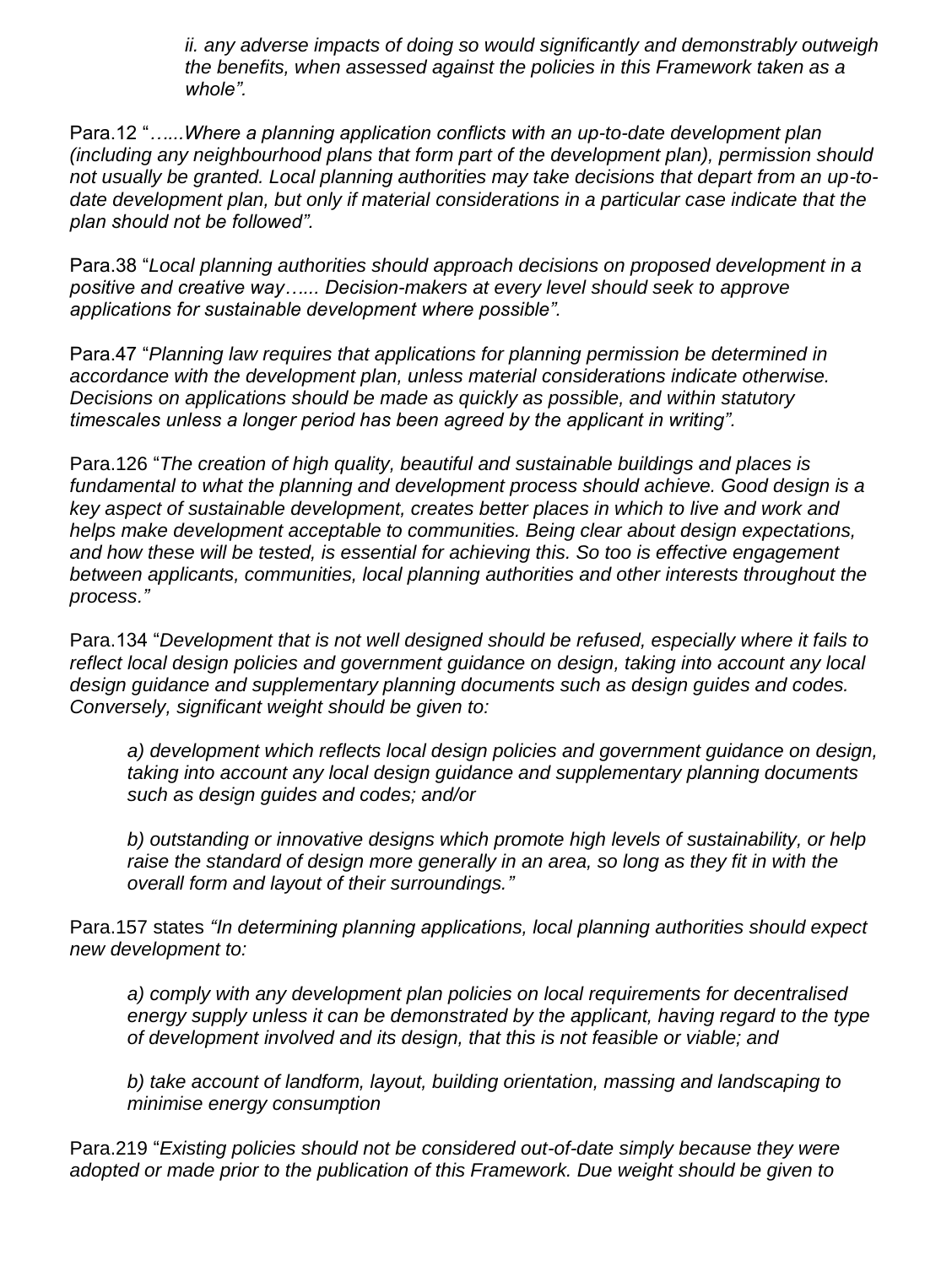*them, according to their degree of consistency with this Framework (the closer the policies in the plan to the policies in the Framework, the greater the weight that may be given).*

# **PLANNING HISTORY**

DC/081712: Two storey rear extension, first floor side extension, 2 no. single storey side extension, single storey front porch extension, formation of front bay window and remodel, granted 19-AUG-21

DC/080347: Eection of a two storey rear, two storey side extension, single storey side extension, single storey lean to side extension, single storey front porch extension, refused 22- JUN-21

DC/056197: Proposed single storey rear extension, removal of first floor rear windows, insertion of a new first floor rear window & removal of a door to the southern gable elevation of the dwellinghouse, granted 01-SEP-14

## **NEIGHBOURS VIEWS**

The owners/occupiers of 6 surrounding properties were notified in writing of the application. The neighbour notification period expired on the 27<sup>th</sup> March 2022. Within the consultation period, 3 objections were received. The main causes of concern are summarised below as;

- The applicant did not consult residents prior to submitting the application. Why wasn't this proposal included in the earlier planning application?
- The proposal would require the removal of a large section of laurel hedge which may threaten the viability of the remaining hedge. The loss of the hedge would have adverse environmental, aesthetic and noise implications.
- The structure would be incongruous with the local street vernacular.
- Access would no doubt be required to my property to enable construction of the foundations and connection of utilities.
- Potential damage to neighbouring property.
- Amenity concerns to neighbouring property including loss of privacy, noise and security.
- Increase of wall height particularly to the corner would reduce visibility when cars approach the junction of Ridgmont and Meadway, this could have highway safety implications.
- Use of the outbuilding as serviced accommodation or a teenage den.

Further plans were submitted on and after 19<sup>th</sup> April to relocate the outbuilding away from the property boundaries. Surrounding properties were not formally re-consulted on these amended plans as they were not considered to make significant amendments to the proposal.

Further letters of objection were received from a neighbour who had not previously commented re-iterating points previously made and raising the following points: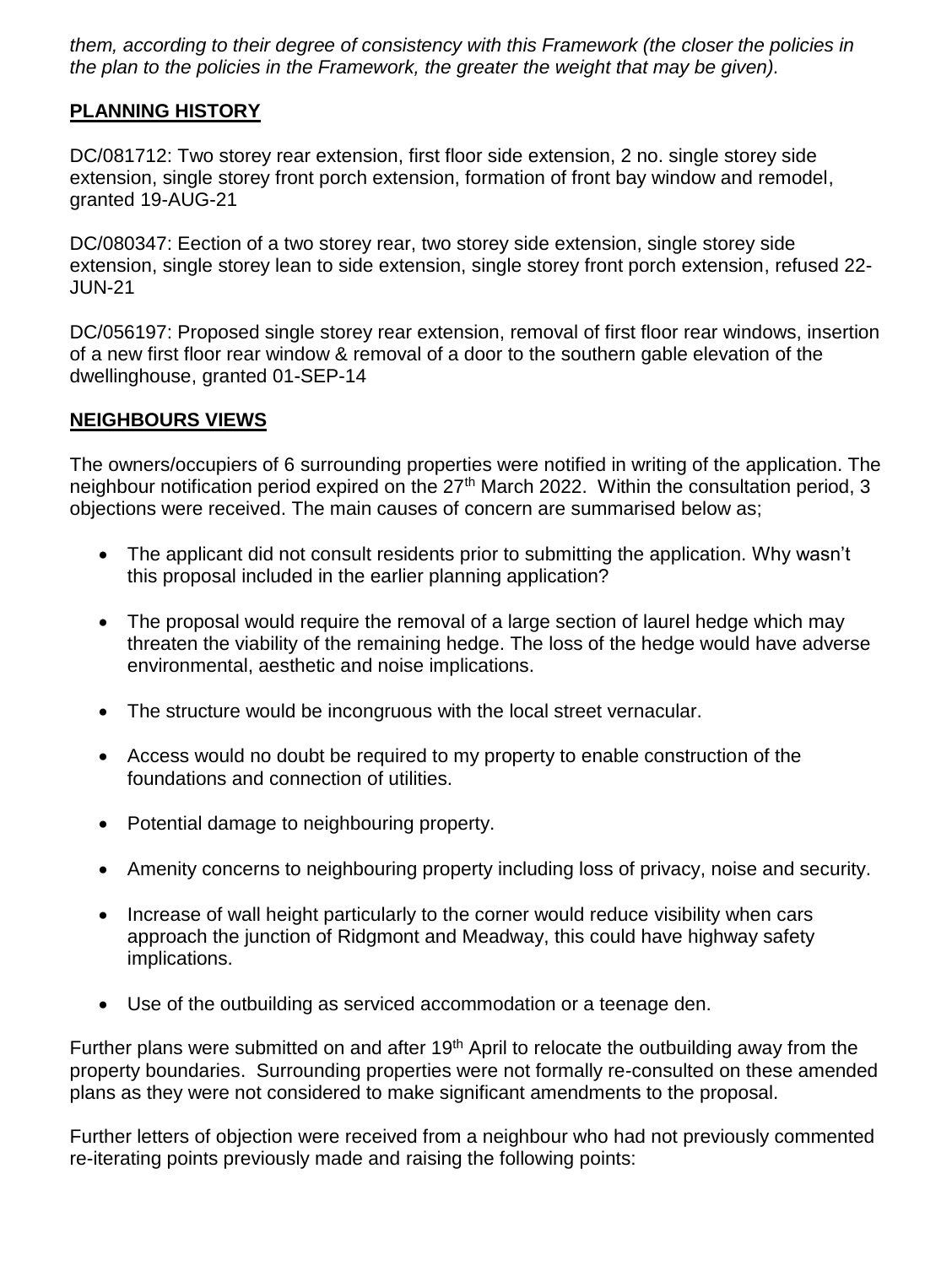- Overdevelopment of property which has devalued the neighbouring property.
- Destroying the tranquillity and picturesque nature of the neighbouring property.
- Concerns regarding the proposed use of the outbuilding.

Further comments were also received from a neighbour who had previously commented, reiterating points previously made and making the following additional points:

- Proximity of outbuilding to laurel hedge would result in significant disturbance to the hedge.
- In view of the previous approval to significantly extend the main dwelling house, this further application amounts to overdevelopment of the plot.
- The outbuilding would [still] compromise the street scene on Meadway.
- Despite the change of use of the outbuilding, the floorplan still indicates a shower room and WC and there are suspicions regarding the applicant's intensions for this building in the future.

# **CONSULTEE RESPONSES**

Highway Engineer: No objections to amended plans subject to a condition relating to pedestrian visibility splays.

# **ANALYSIS**

The site lies within a Predominately Residential Area as identified on the Proposals Map of the SUDP Review. In assessment of the application, it is considered that the main issues of contention are the impact on the street scene, the potential damage to the laurel hedge, the proposed used of the outbuilding, potential harm to neighbouring properties and to the amenity of the neighbouring properties, overdevelopment of the site and highways safety concerns.

### Design

The Council require all development to be designed to a high standard in order that it makes a positive contribution to the provision of an attractive built environment. This does not mean that a new development has to exactly replicate the style and character of the existing building or its locality, but it should be harmonious with what is already there. The character of an area is reflected in the layout, massing, scale, height, style and materials of buildings and the spaces around them.

Policy SIE-1 of the Core Strategy recognises that specific regard should be had to the sites' context in relation to surrounding buildings and spaces.

The Councils 'Extensions and Alterations' SPD advises that detached buildings should in general:

- Be sited as so as not to affect the street scene. Buildings between a house and a road in most cases are likely to appear as prominent features and should generally be avoided.
- Be of an appropriate scale and appear clearly subordinate in relation to the main house.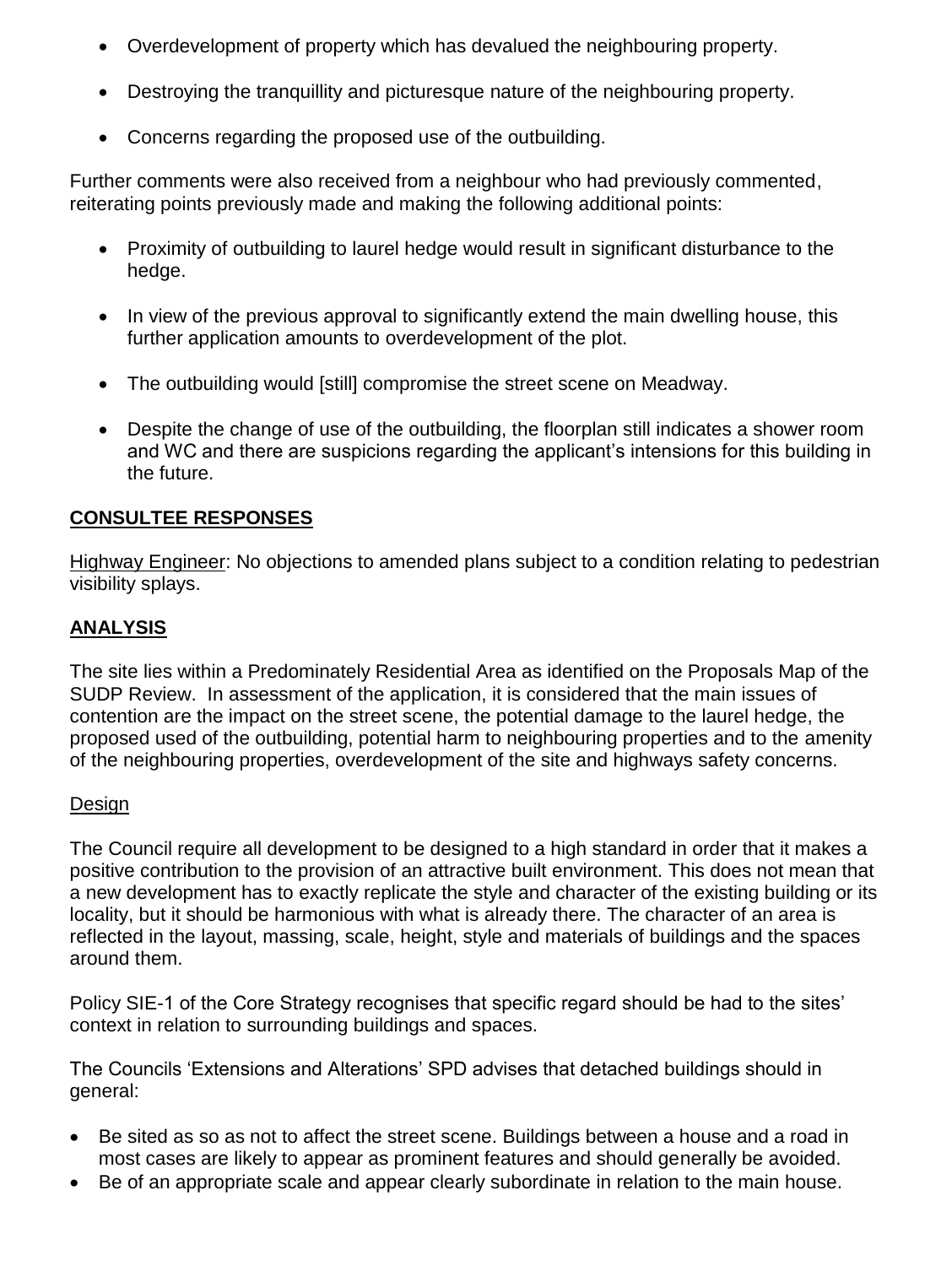- Be appropriately designed, pitched roofs will be encouraged on all buildings, flat roofs should generally be avoided, an exception to this may be the provision of a green roof.
- Respect the type, colour and texture of materials used in the original house.

Objections from neighbouring properties have raised a number of concerns with regard to the design including the impact on the street scene, potential damage to the laurel hedge, and overdevelopment of the site.

Amendments have been made to re-site the outbuilding away from the property boundaries to reduce its impact on the street scene and to protect the laurel hedge to the rear (west). The outbuilding would be positioned approximately 8m away from the property boundary with Meadway and 1m away from the property boundary with No. 66 Meadway to the rear (as shown in Figure 1).



*Figure 1: Amended Site Plan*

The outbuilding, which is approximately 2.7m high, would be partially screened by the 1.7m high boundary wall along Meadway and the existing mature laurel hedge along the property boundary to the rear (west). It is recognised that the laurel hedge provides an important screening function and a condition would be attached to any grant of permission requiring its protection.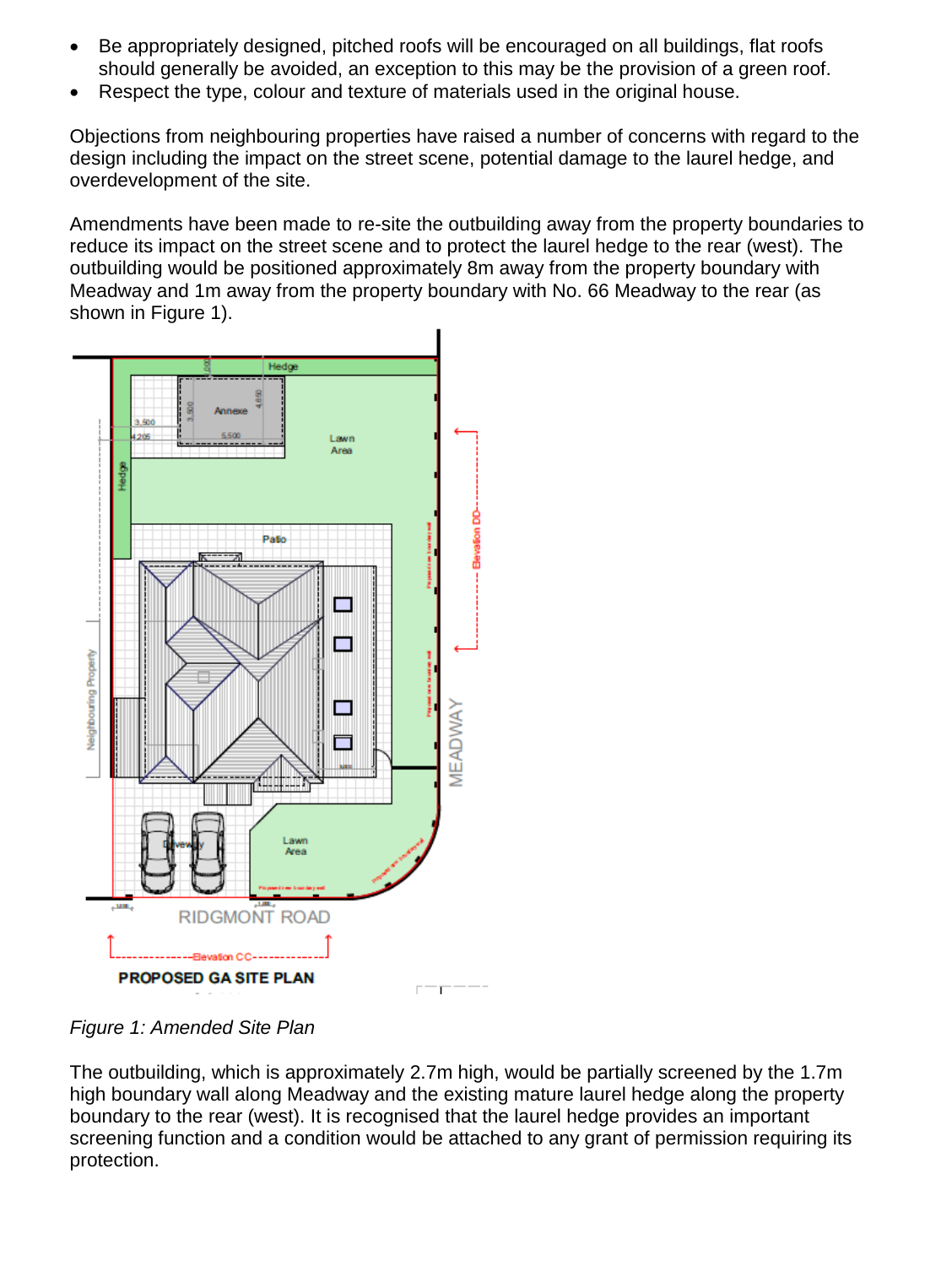Given the distance to the property boundaries, the height of the outbuilding and the boundary treatments, the impact on the street scene is considered acceptable.

The outbuilding would measure approximately 5.5m in width, 3.5m in depth and 2.7m in height and would appear clearly subordinate in relation to the main house. It would have an area which would be well below half of the available space within the curtilage of the property. The development of the outbuilding, when combined with the previous extensions to the property, is not considered to represent an overdevelopment of the plot.

It is worth noting that if amendments were made to the scale and design of the outbuilding that it could be erected under permitted development. For example, if the outbuilding were to be reduced in height by just 200mm then it could be classed as permitted development. Furthermore, if the outbuilding were to be sited an additional 1m away from the boundary with No. 66 Meadway and had a pitched roof, the overall height could be increased to 4.0 metres and it could be classed as permitted development. If the outbuilding was erected under permitted development, the Council would have less control over its design and appearance and there could be more adverse impacts on neighbouring properties compared to the current proposal.

Council policy does not generally encourage the provision of flat roofs on outbuildings, in this instance however, it is considered that the flat roof reduces the bulk and massing of the outbuilding and therefore minimises the potential visual impact on the street scene and neighbouring properties.

The materials including facing brickwork and uPVC doors and windows would differ in appearance from the existing property which is brickwork covered with white render. However, given that the existing property was constructed from brick and most of the neighbouring properties are also constructed in brick, it is not considered that these materials would result in the outbuilding being an incongruous addition to the area.

The proposed boundary wall is considered to be in keeping with the character and appearance of the property and the street scene.

In view of the above, it is considered that the proposal would not result in harm to the character of the street scene, the visual amenity of the area in accordance with UDP policies CDH1.8 and Core Strategy policy SIE-1.

### Residential Amenity

Comprising an outbuilding, the proposed development is not strictly speaking an extension to the dwelling. There are no policies in the UDP Review or Core Strategy which directly relate to the erection of outbuildings however, saved policy CDH 1.8: Residential Extensions offers some general guidance. This policy advises of the need to ensure that development does not cause damage to the amenity of neighbouring properties by reason of overlooking, overshadowing, visual intrusion or loss of privacy. Core Strategy policy SIE-1 also advises of the need to provide, maintain and where suitable, enhance the levels of privacy and amenity for neighbouring residents.

The Councils 'Extensions and Alterations' SPD states that outbuildings can have a similar effect on the amenities of neighbours as other extensions. Where planning permission is required for this form of development, detached buildings should in general: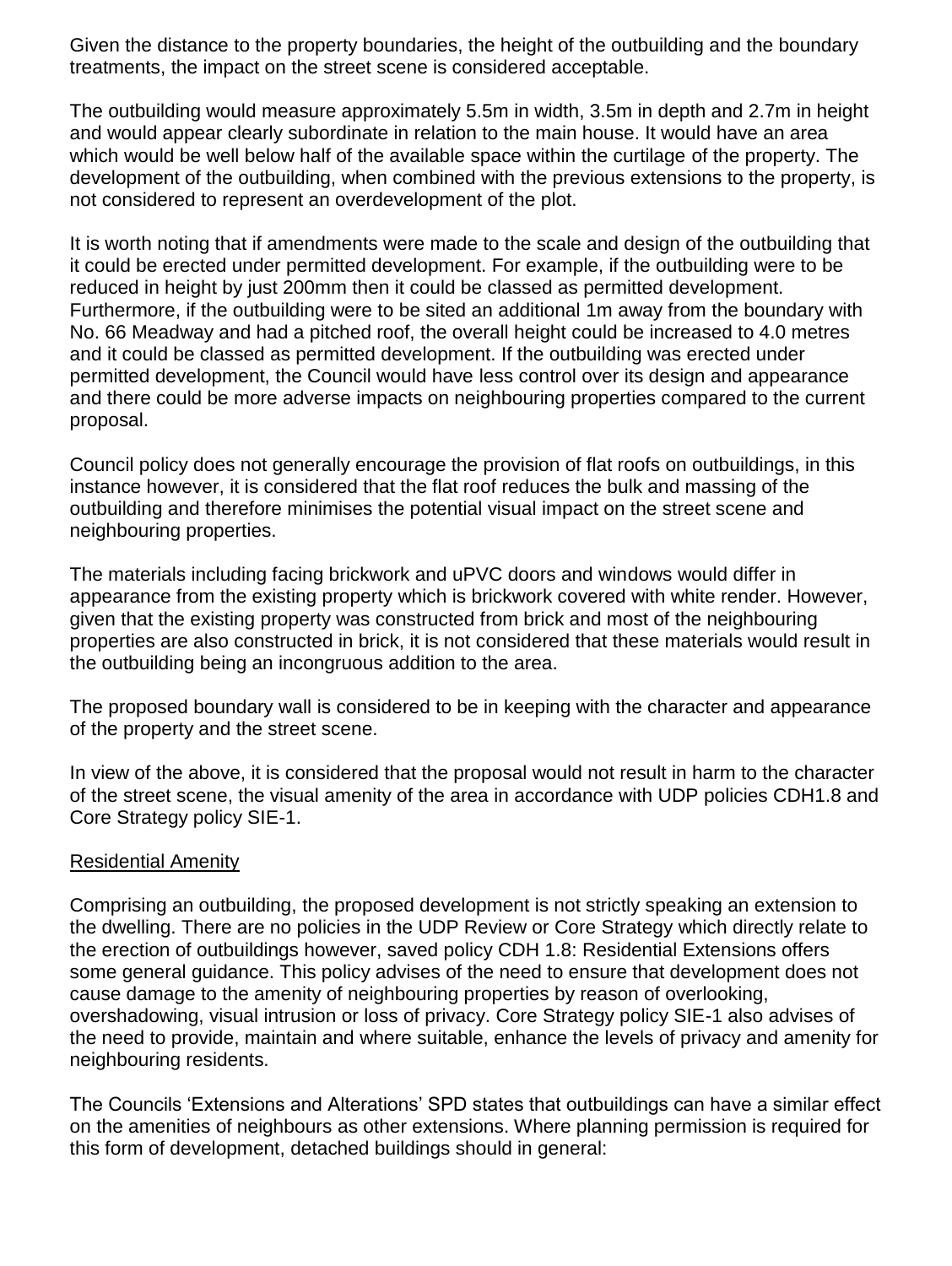- Be sited so as not to affect neighbouring amenity; and
- Be of an appropriate scale and appear clearly subordinate in relation to the main house.

Objections from neighbouring properties have raised a number of concerns with regard to residential amenity including loss of privacy, noise and security.

The outbuilding would be located approximately 1m away from the property boundary with No. 66. Meadway to the rear (west) of the site. The side elevation of No. 66 Meadway does not feature any principal habitable room windows. No windows are proposed in the rear elevation of the outbuilding facing this property. As explained previously, there is an existing mature laurel hedge along the property boundary between these two properties which provides an important screening function and a condition would be attached to any grant of permission requiring its protection.

The outbuilding would be located approximately 10m away from the rear elevation of No. 4 Ridgmont Road to the side (south) and this distance is considered sufficient to provide adequate separation and avoid any undue loss of light, outlook or general amenity to this property. The existing laurel hedge which also runs along part of the property boundary with No. 4 Ridgmont Road would help screen the outbuilding and ensure it would not have an overbearing impact, this section of laurel hedge would also be protected by condition.

The outbuilding would be sited at least approximately 24 metres from the habitable room windows of facing properties along Meadway. As such, it would exceed the required 12 metres to a blank elevation of a structure.

It is considered that the outbuilding would not result in any undue loss of outlook or overshadowing to any of the neighbouring properties. Furthermore, the outbuilding would not have a demonstrably greater impact on neighbours than an outbuilding which could be constructed under permitted development and without the need for planning permission.

The proposed boundary wall would not have an adverse impact on the residential amenity of neighbouring properties.

In view of the above, it is considered that the proposal would not unduly impact on the residential privacy or amenity of any surrounding property in accordance with UDP policy CDH1.8 and Core Strategy policy SIE-1.

### **Highways**

Objections from neighbours raised concerns that the increase of wall height would reduce visibility when cars approach the junction of Ridgmont and Meadway and that this could have highway safety implications.

The proposal has been considered by the Council's Highway's Officer who is satisfied that minimum required visibility standards in accordance with likely vehicle speeds and Manual for Streets will be retained at the junction.

Amendments have been made to the scheme to improve visibility splays at each side of the driveway. The Council's Highway's Officer has confirmed that there are no objections to the amended scheme, subject to conditions requiring the protection of the visibility splays.

### Other Matters